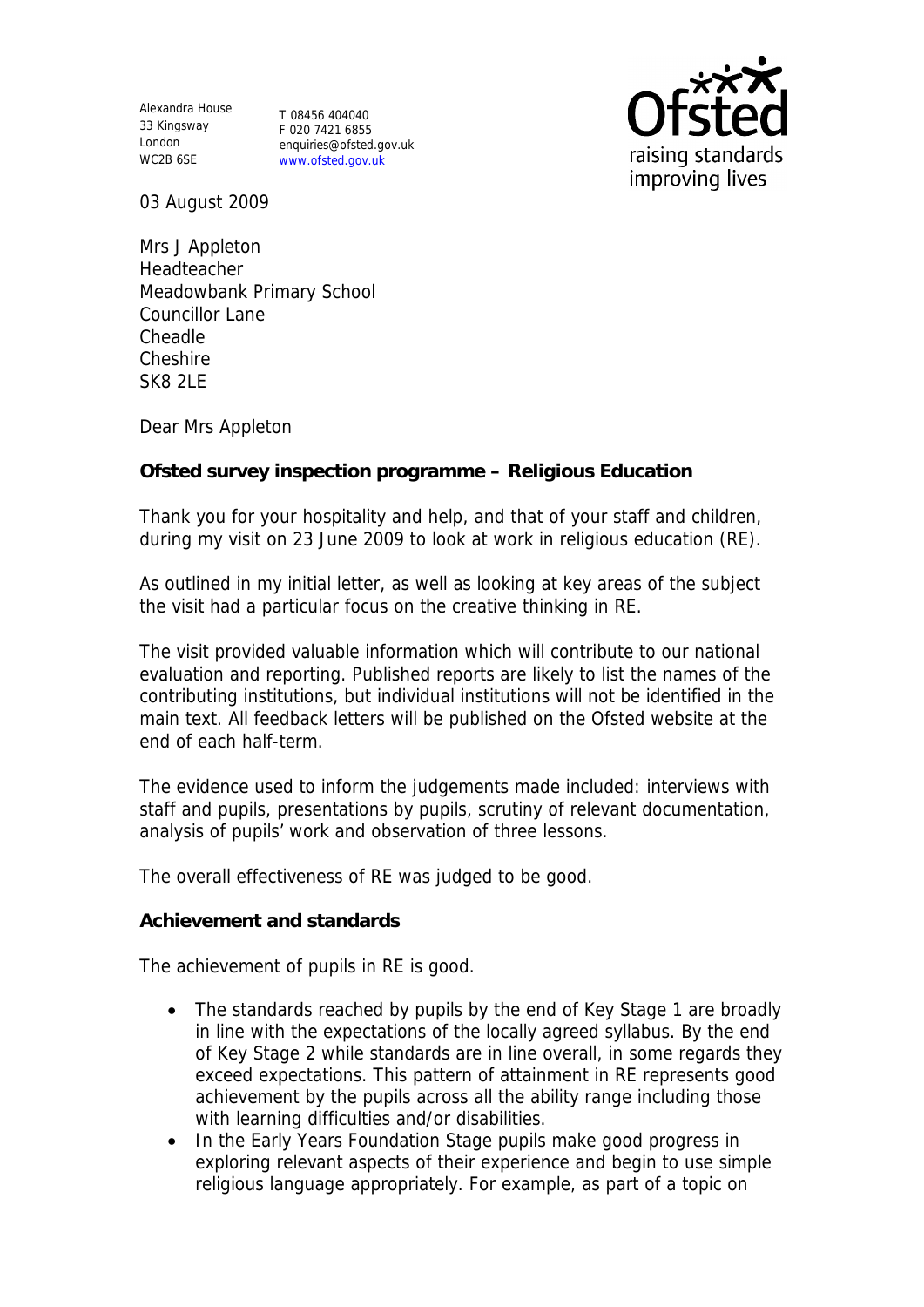creation, pupils are able to explore aspects of the natural world which have significance for them and can consider how these might relate to the idea of God. Throughout Key Stage 1 pupils develop their knowledge and understanding of features of religion making links between these and their own experience. They begin to understand how aspects of religion relate to each another and recognise how important these can be in different people's lives. For example, pupils spoke with confidence about the festival of Divali and recognised the way different people celebrate key milestones in their lives.

- By the end of Key Stage 2 most pupils have developed a strong framework of understanding about religion. This enables them to identify and discuss some of the key issues raised by their study. For example, pupils in Year 6 were asking some very perceptive questions about the origin and value of religion. Pupils are also able to offer their own reflections on some of the more profound issues raised by human experience when, for example, exploring the lives of people who have had an impact on the world.
- On some occasions, pupils do not have enough opportunities to link together the two areas of attainment in RE, learning 'about' and 'from' religion, while in the final two years of Key Stage 2 pupils do not fully extend their insight into key beliefs and practices of Christianity.
- The subject makes a very strong contribution to the pupils' personal development. Throughout their time in school pupils develop a range of the more demanding skills of the subject including the ability to enquire into and interpret religious ideas. The subject also makes an important contribution to the development of pupils' wider learning and oracy skills. They show an enthusiasm for, and interest in, exploring religion and beliefs and recognise the value of the subject. They have good opportunities to reflect on their experience and develop a respect for the beliefs and lifestyle of others including an understanding of the important role which religion and belief can play in people's lives.

**Quality of teaching and learning**

The quality of teaching and learning in RE is good.

- Teachers bring a good understanding of the subject to their teaching together with a confident ability to structure pupils' learning to enable them to make progress. All the lessons seen were of good quality. Good use was made of in-class support and this made a significant contribution to the pupils' progress.
- Planning is a strength; learning objectives are clear and appropriate, usually, though not always, securing a good balance between learning 'about' and 'from' religion. A strong emphasis is placed on encouraging pupils to ask their own questions and, as they grow older, develop their own lines of enquiry in RE. Teachers use questioning well to focus and extend learning and to check on the progress pupils are making. Activities are designed to ensure pupils of all abilities can make good progress.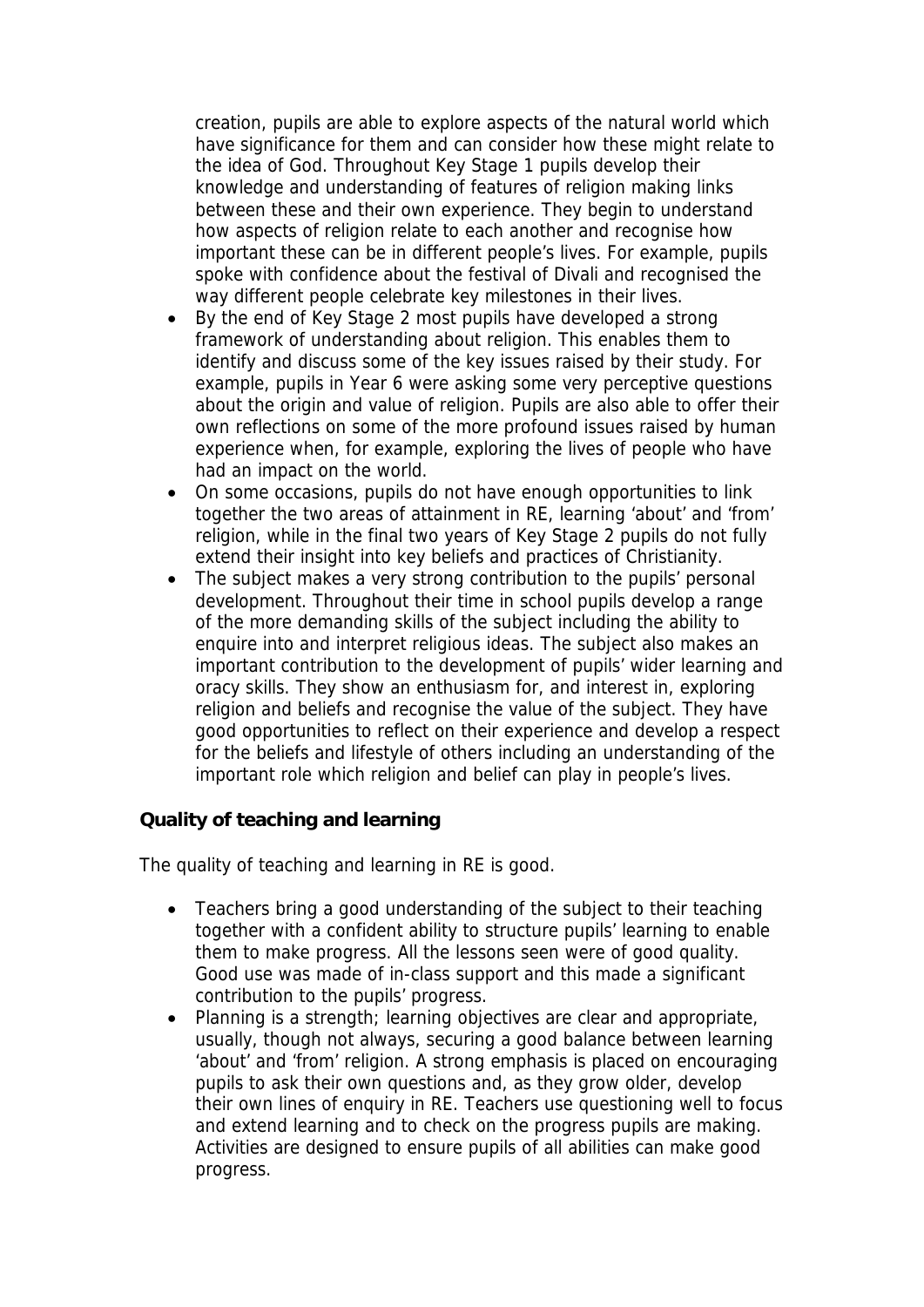- A range of engaging activities are used in RE including information and communication technology (ICT), visits, drama, role play, writing poetry and art. These are carefully planned to ensure they support pupils' learning and secure their enthusiasm and interest in the subject. Effective use is made a wide range of more challenging skills, such as speculation, interpretation and evaluation, to promote progress.
- RE displays around the school support and celebrate the pupils' achievements. In addition the school has developed very impressive arrangements to record pupils' success through the use of photo-books and extensive portfolios of photographs and pupils' work. One of the delights of the inspection was the opportunity the school provided for pupils to bring examples of their work to explain their learning.
- Pupils' work is marked routinely and carefully with helpful comments indicating what they have achieved. In many cases these comments include suggestions about how to improve to which pupils often respond readily setting up a dialogue with their teachers about their work.

## **Quality of curriculum**

The quality of the curriculum in RE is good.

- The provision for RE meets statutory requirements and the school has been effective in using, adapting and extending the locally agreed syllabus and guidance materials from the local authority.
- A range of different approaches are used in the delivery of RE. Some links have been made to broader topics when, for example, work on Hinduism was linked to a topic on India. On other occasions RE is delivered more discretely but with a careful eye towards ways in which the subject can link to other areas of learning. A very strong and appropriate emphasis is placed in the planning on the way the subject can support and promote pupils' wider learning skills.
- The school has recognised that, as it moves further down the road of exploring a more creative model for the curriculum, there are opportunities for further innovation in the way RE is delivered. Emerging use is being made of key concepts and questions to help organise and focus the curriculum in RE, and there is scope to take this further.
- On occasions the RE planning does not capture opportunities to integrate the two areas of learning in RE – learning 'about' and 'from' religion. The school also recognises that the pattern of RE topics in Years 5 and 6 needs to be re-balanced slightly to give the pupils more opportunities to extend and deepen their understanding of the Christian tradition.
- There are positive opportunities for enrichment activities to extend pupils' learning in RE. There are regular visits to the local church and opportunities for pupils to meet with representatives of different faiths. The RE action plan includes a focus on extending and structuring this pattern of enrichment.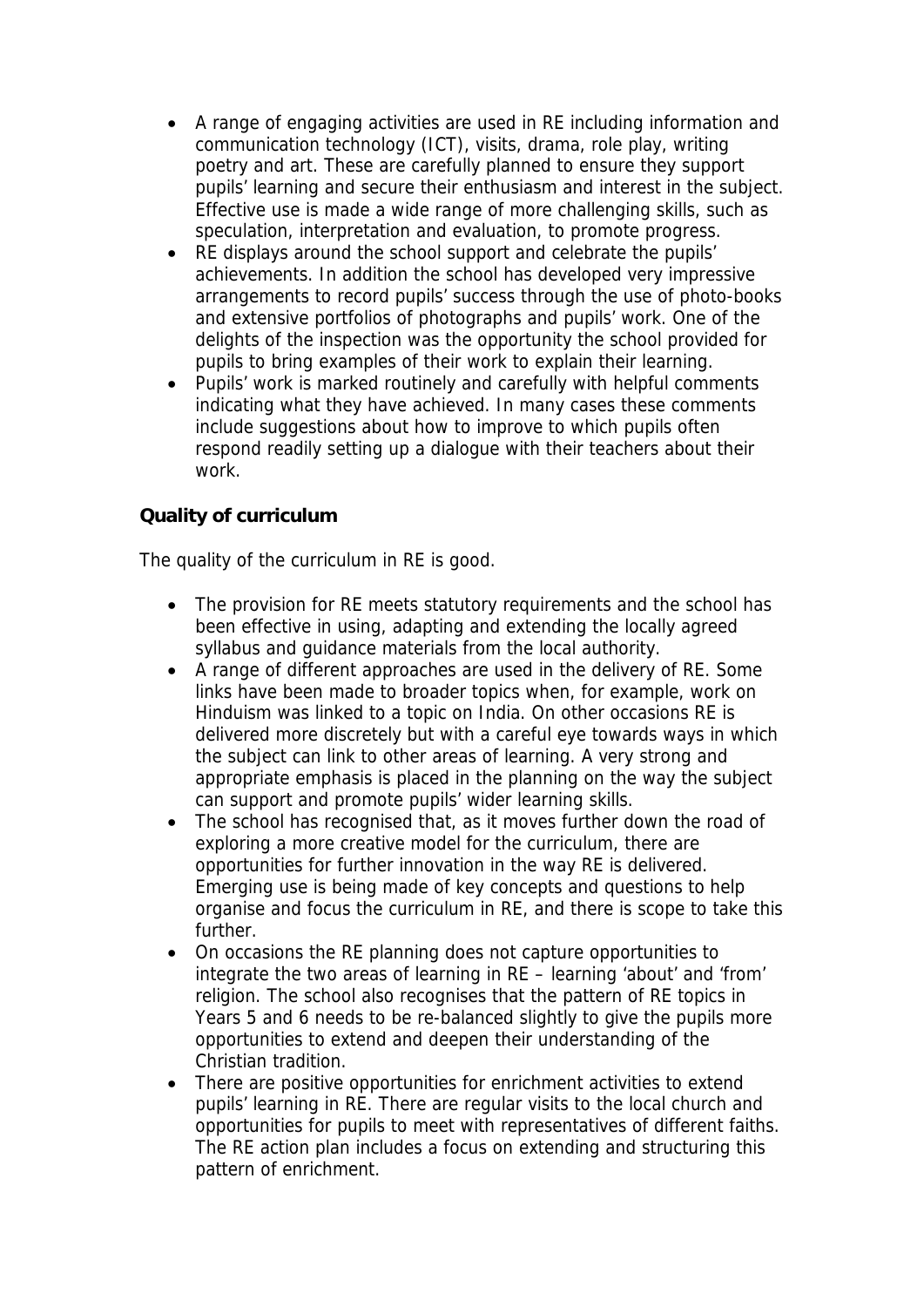• The assessment arrangements for the subject are also good. A simple, manageable and realistic set of procedures are in place to evaluate and record pupil' progress against well-defined learning objectives. The development of portfolios of evidence exemplifying performance against the levels of attainment adds further support to the process. The procedures are being implemented consistently across the school.

## **Leadership and management**

The leadership and management of RE are good with some outstanding features.

- The subject leadership is in transition. The out-going subject leader is very experienced with a highly effective level of RE expertise. This has been used very skilfully to develop the curriculum and assessment in RE; to support teachers to achieve a strong level of consistency in planning and delivery; and, secure a high profile for the subject in the school. The newly appointed leader is benefiting from a carefully managed process of succession planning using RE to model aspects of good practice in subject leadership.
- The leadership in the school has a clear vision for the subiect recognising the way it can contribute to, and benefit from, the wider priorities of promoting pupils' learning, personal development and wellbeing. Good use has been made of the support provided by the local authority both in terms of guidance materials and the RE network groups.
- The arrangements for monitoring the subject are robust and have been applied extensively. As a result the subject leaders have made an accurate assessment of the development priorities for RE linked to a clear and well-targeted review and improvement plan. There is scope to include slightly more emphasis on pupils' achievement in RE within the monitoring and review process.

## **Creative thinking in RE**

The use made of creative thinking is RE is good. Throughout, there is an emphasis on encouraging pupils to develop their skills of enquiry and reflection within RE. Teachers seek out opportunities to challenge pupils to think for themselves and draw their own conclusions about their learning in an open investigative way. At the same time good use is made of a range of creative activities to provide pupils with opportunities to express their own personal responses to their learning in RE. The school has been seeking ways of involving RE within its more creative thinking about the curriculum and has recognised the scope to take this further.